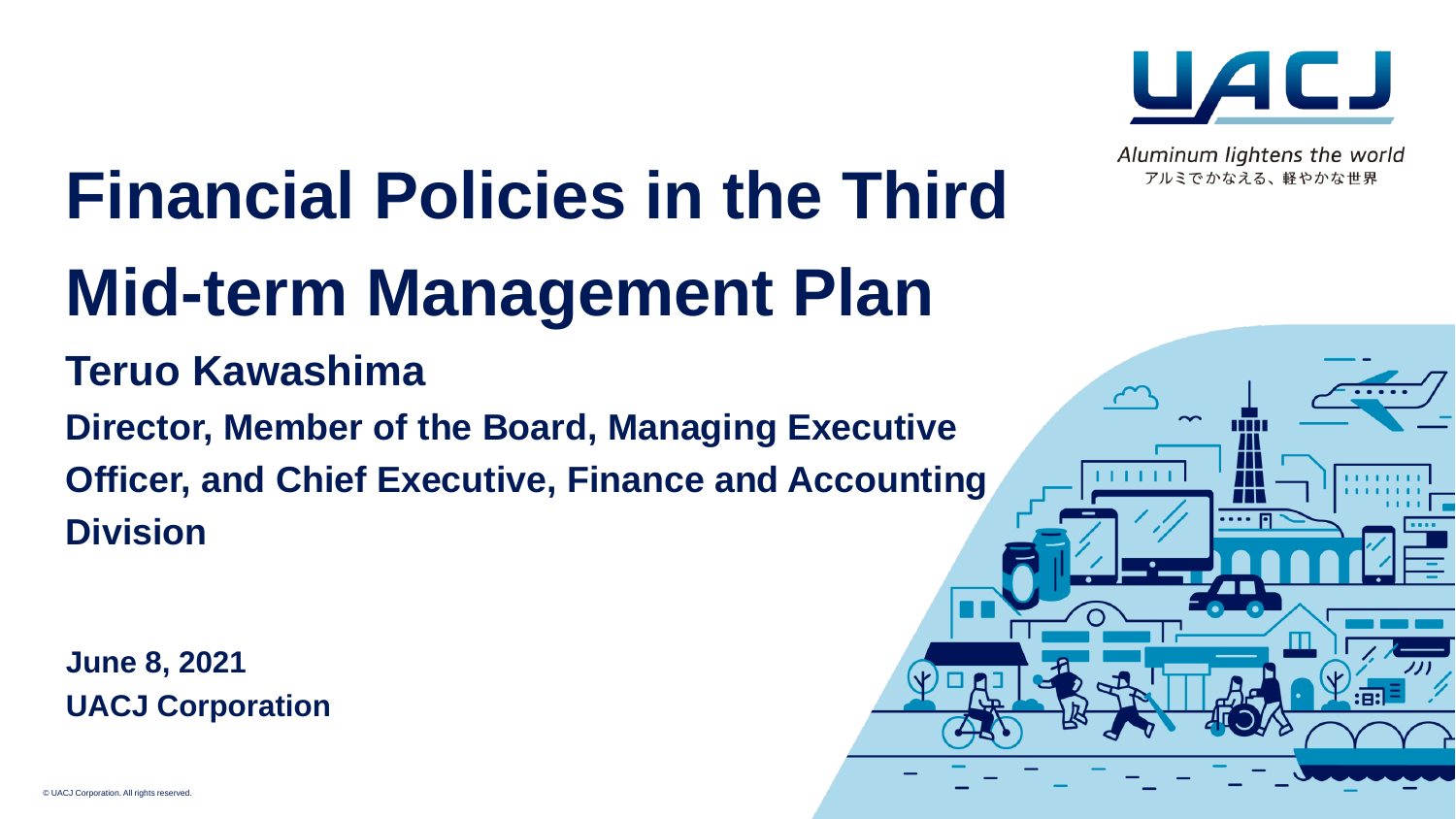#### **Strengthen capital efficiency-oriented management**

- Strengthen invested capital efficiency in each business division with ROE and ROIC as management indicators
- ・ Strengthen cash flow management

#### **Improve financial position**

- 2014-2019: Upfront investment period
- ・ 2021-2023: Investment recovery period, strengthen financial foundations in order to create corporate value

### **Shareholder returns**

- Create corporate value
- ・ Consolidated payout ratio (distribution of profits in each period)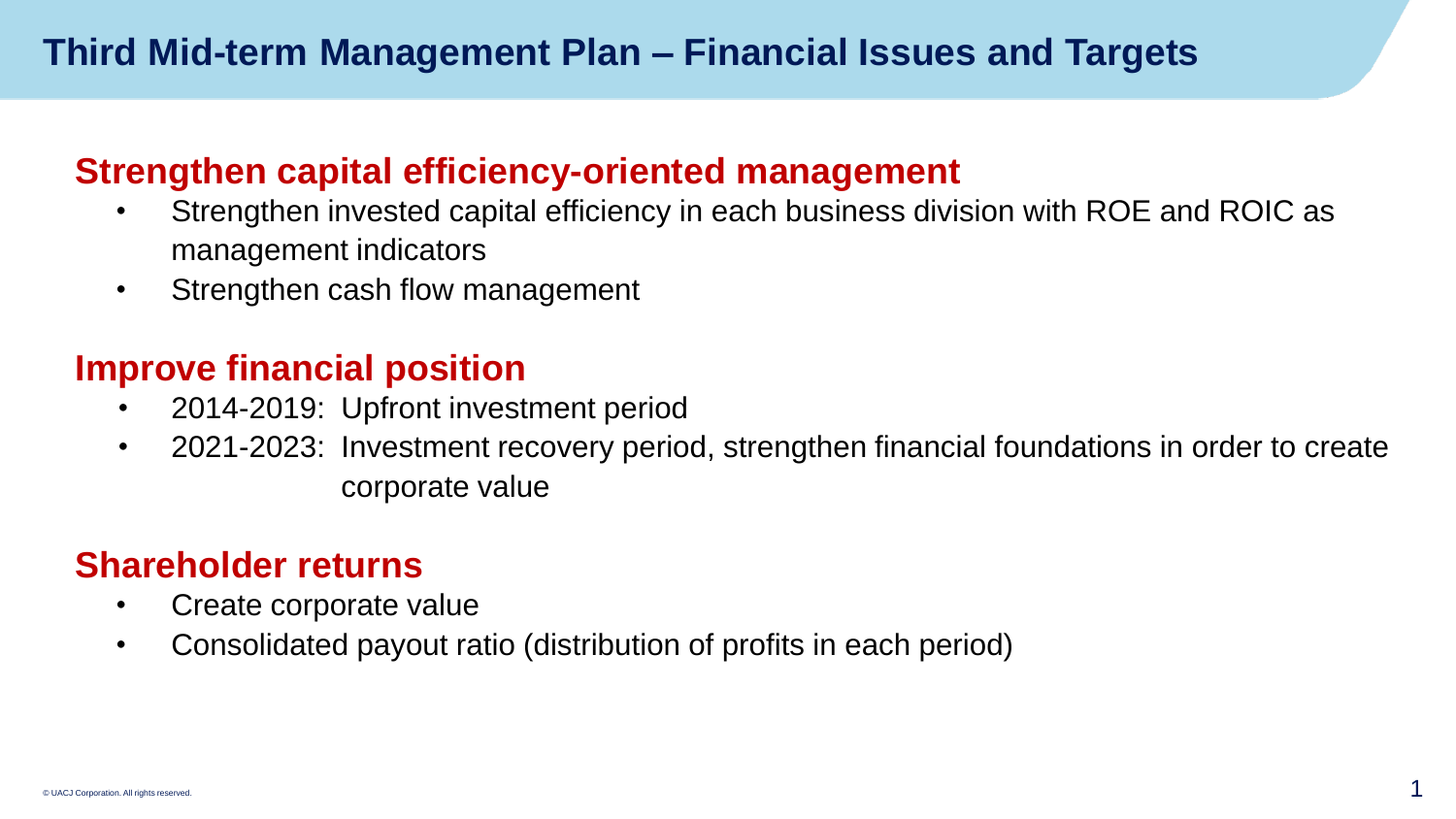# **Third Mid-term Management Plan – Financial Issues and Targets**

#### **Strengthen capital efficiency management and cash flow management (strengthen management capabilities)**

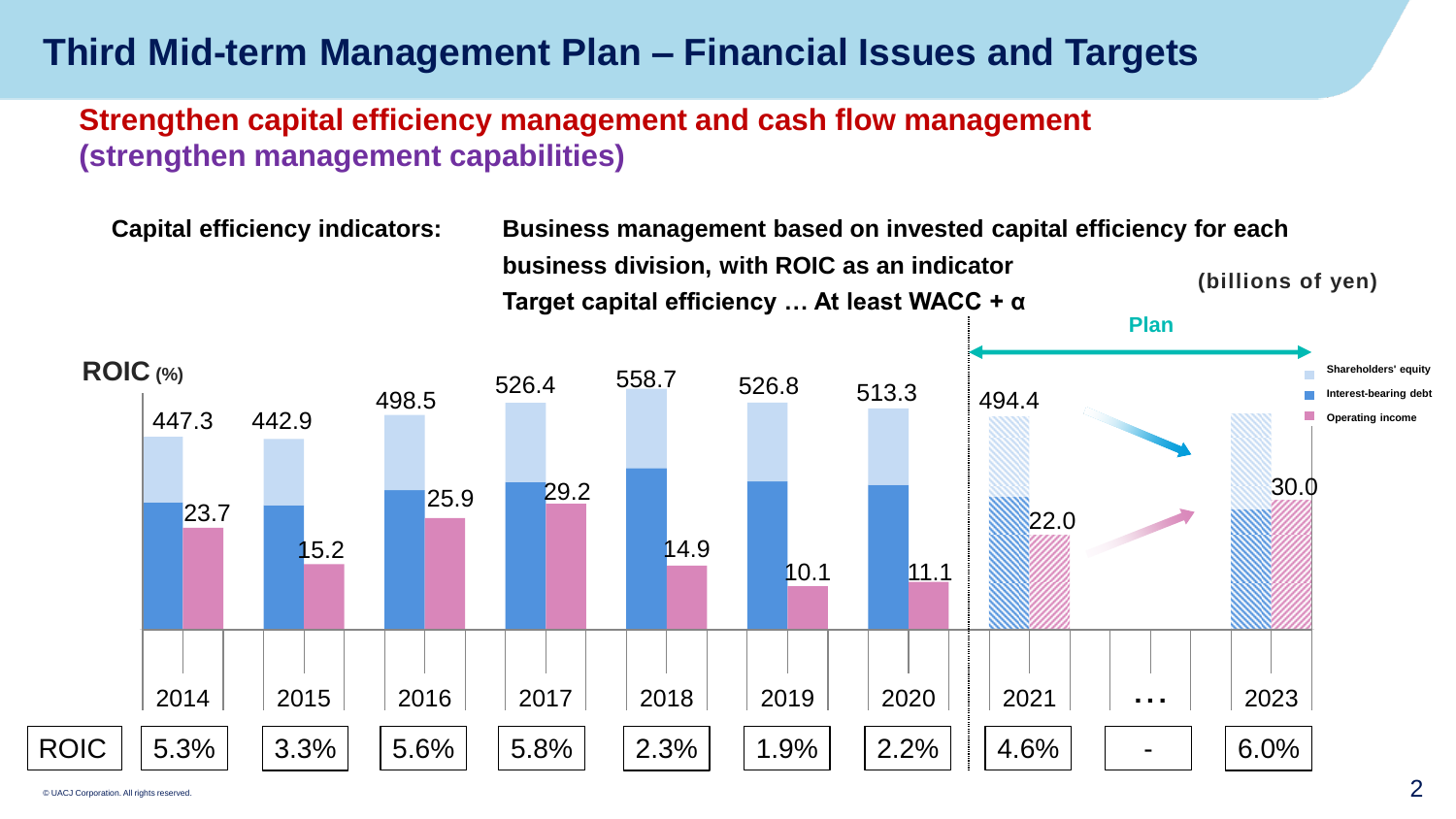## **Third Mid-term Management Plan – Financial Issues and Targets**

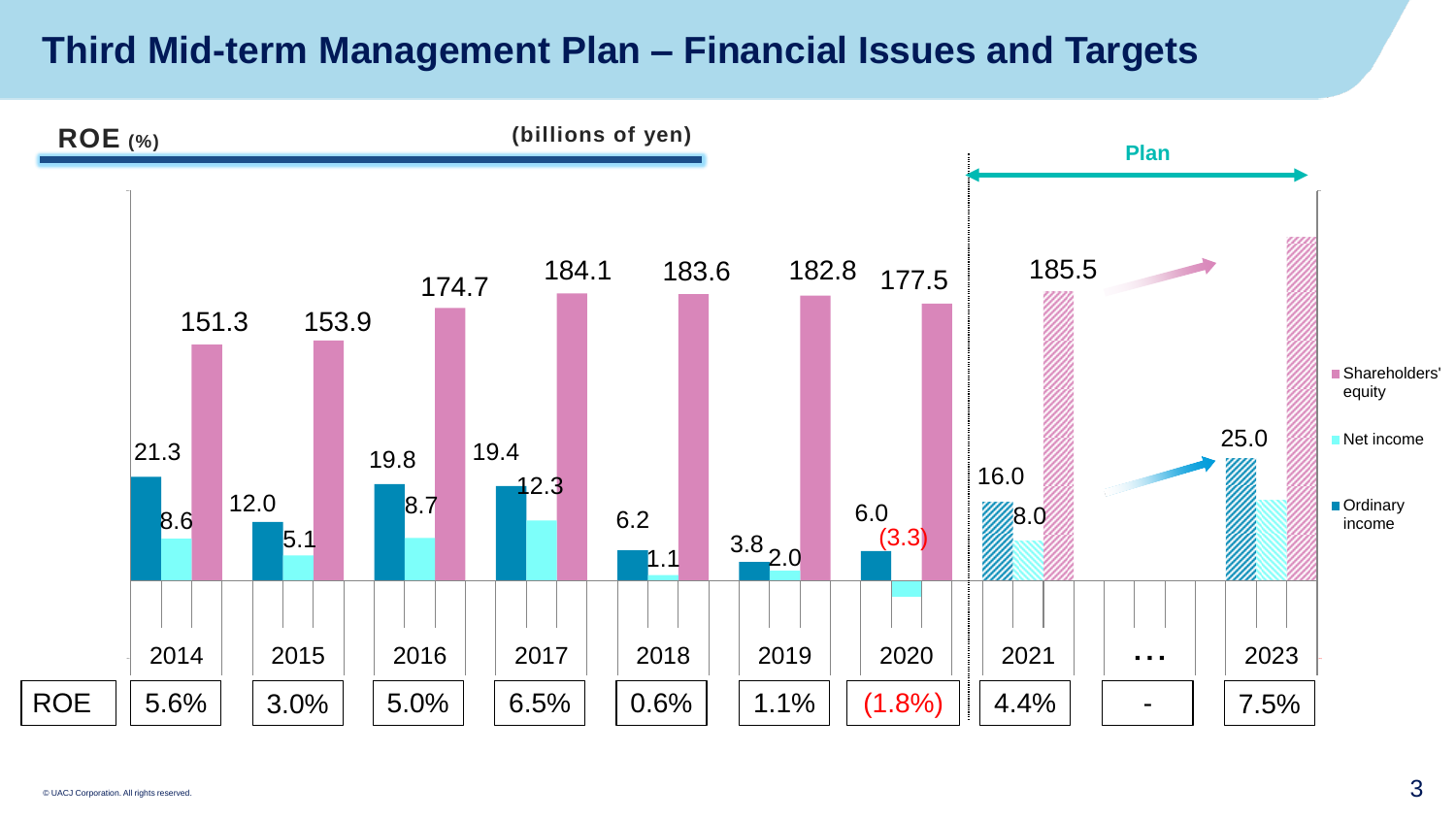### **Third Mid-term Management Plan – Financial Issues and Targets**

#### **Improve financial position**

#### **<<Investing cash flows>>**

・ **2014-2019 (2020): Major investments and upfront investments in Thailand, the US, and Japan (cash flows used in investing activities > cash flows provided by operating activities)** ・ **2021-2023: Complete major investments, recover investment, and create corporate value (cash flows provided by operating activities > cash flows used in investing activities)**

#### **<<Operating cash flows>>**

・ **Control working capital: Cut inventory assets, reduce days working capital**



**(billions of yen)**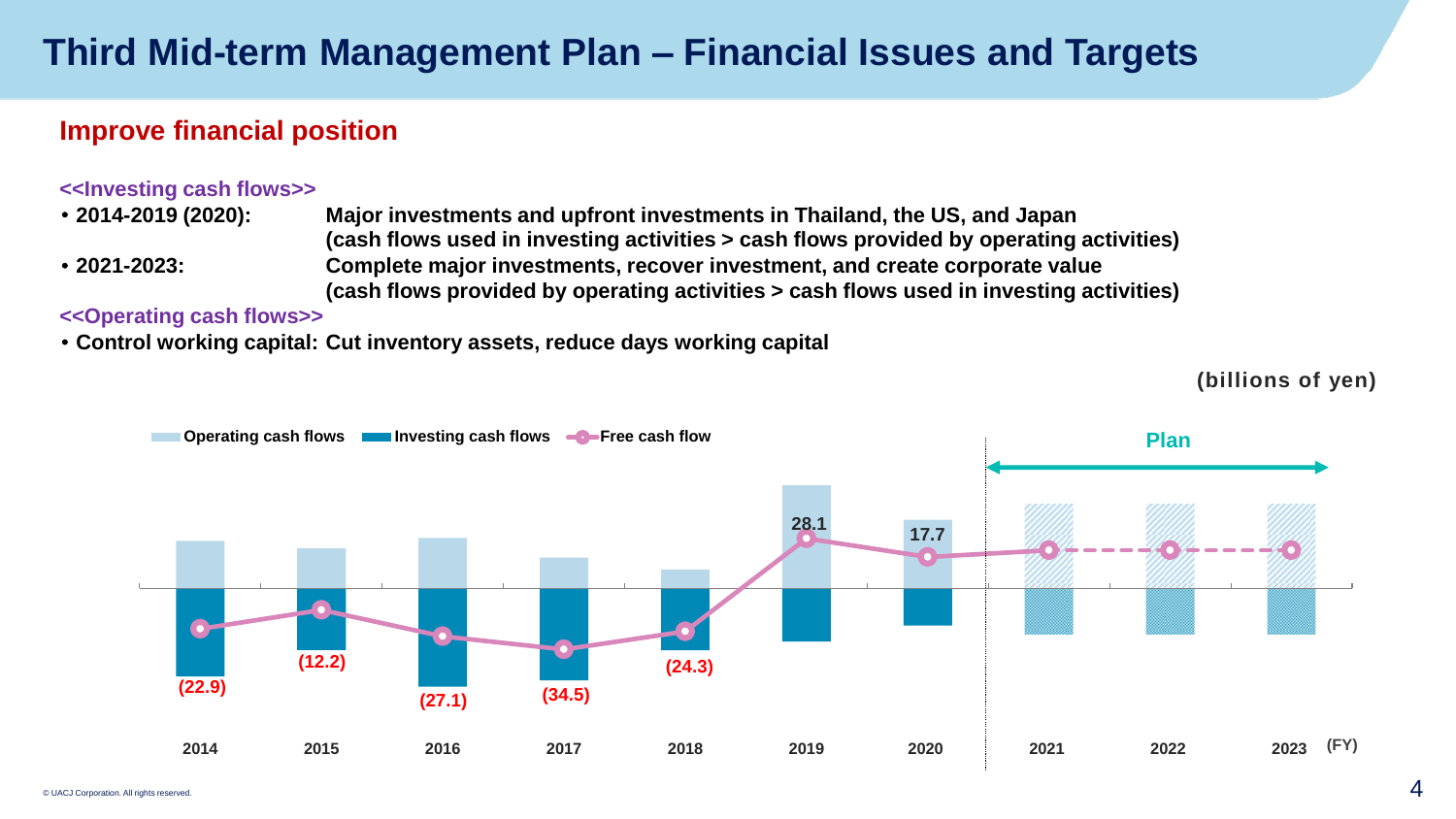# **Interest-bearing Debt and Adjusted EBITDA**

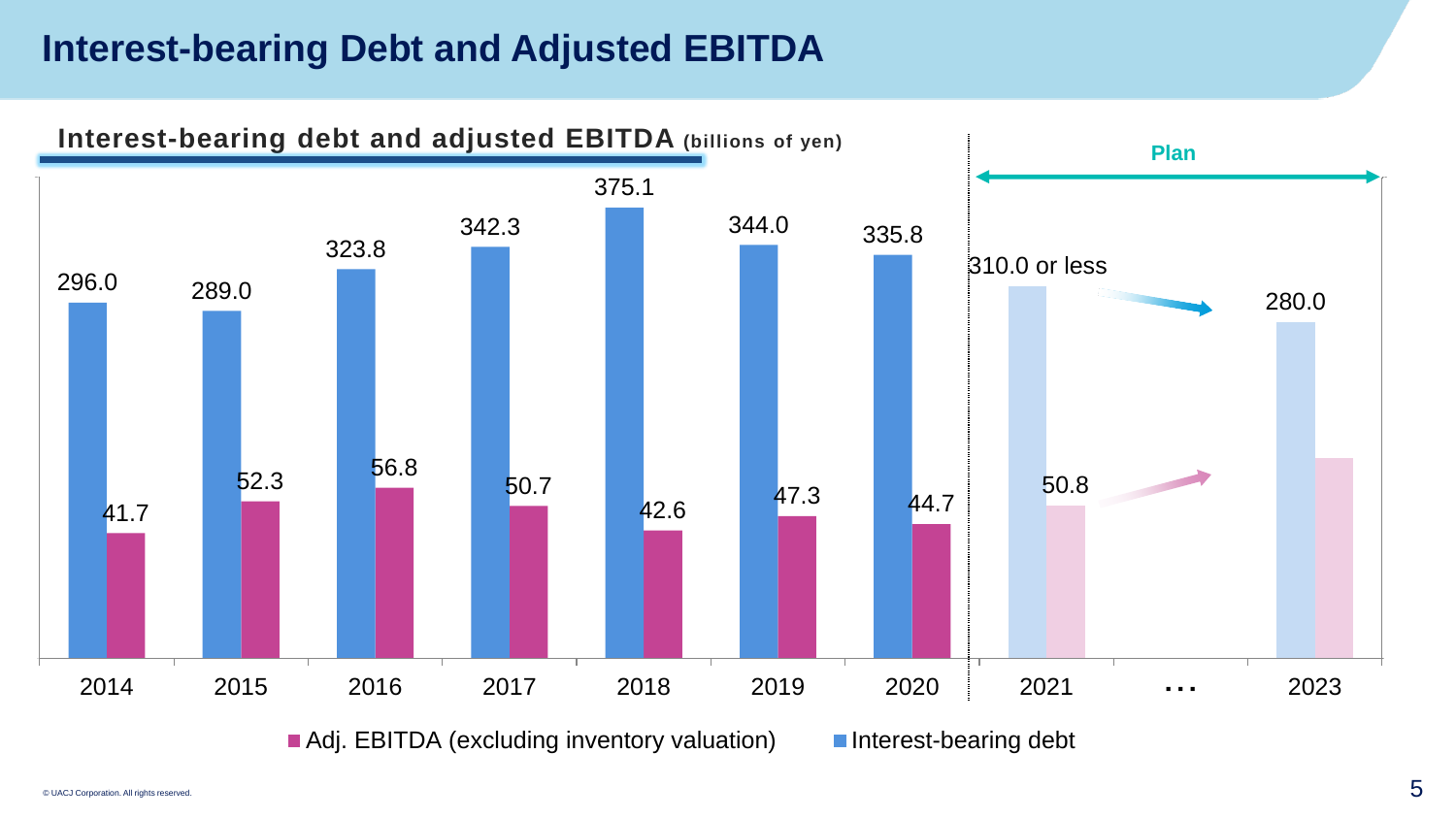# **Shareholder returns policy**

**Returns policy:** Targeting a long-term total return ratio of 30% or more **Dividend payout ratio:** Aiming to pay a stable and continuous dividend, with a target of 20-30% for the consolidated payout ratio

 **Enhancing shareholder value:** Aiming to enhance value by securing certain profits and cash flows, and engaging in dialogue with capital markets